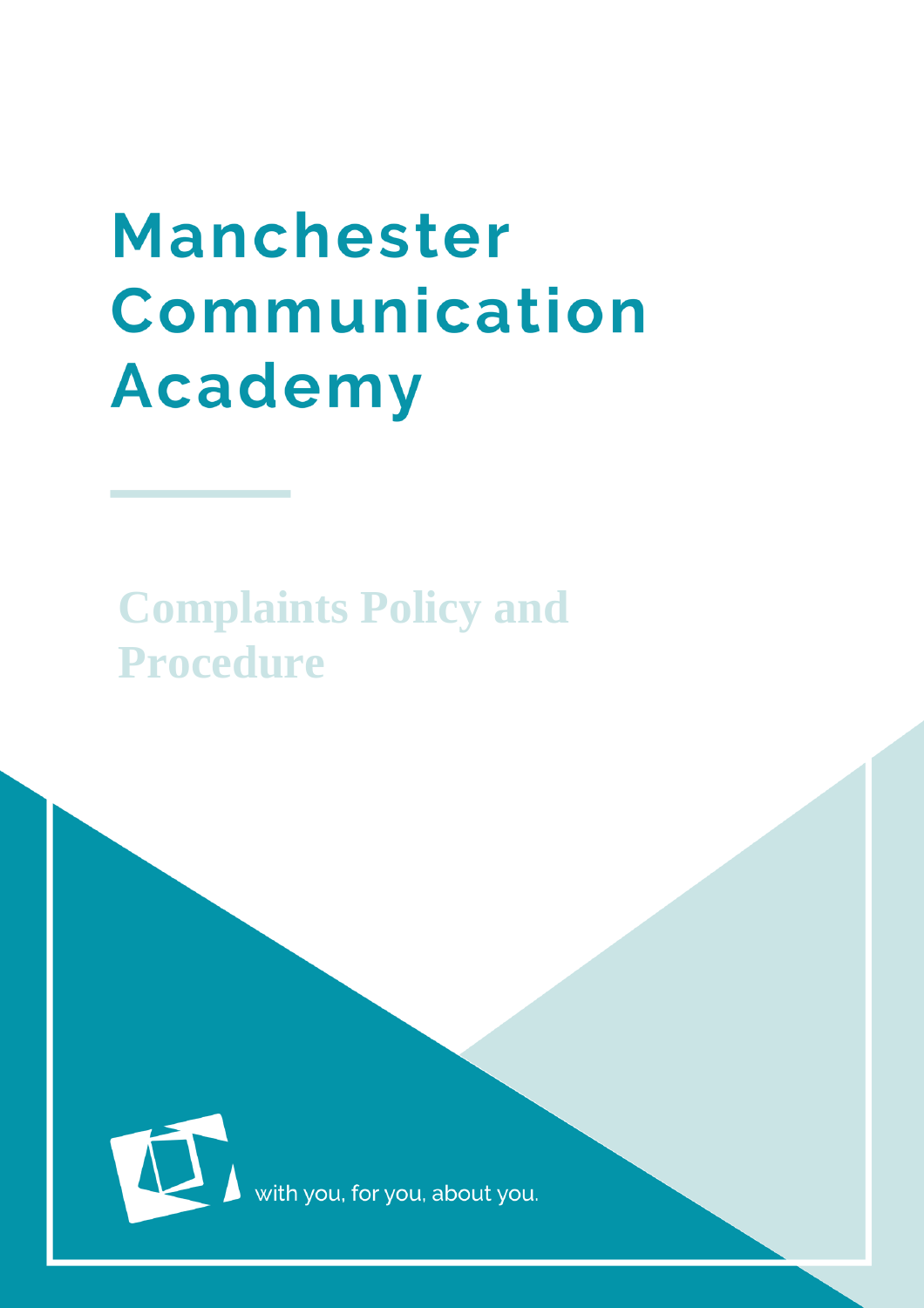| <b>This document has been approved for</b> All Trust Establishments<br>operation within |                                    |
|-----------------------------------------------------------------------------------------|------------------------------------|
| Date of last review                                                                     | November 2019                      |
| Date of next review                                                                     | November 2021                      |
| <b>Review Period</b>                                                                    | 2 Years                            |
| <b>Date of Trustee Approval</b>                                                         | November 2020                      |
| <b>Status</b>                                                                           | Statutory                          |
| <b>Person Responsible for Policy</b>                                                    |                                    |
| Owner                                                                                   | Greater Manchester Academies Trust |
| <b>Signature of Approval</b>                                                            |                                    |

#### **Introduction**

Greater Manchester Academies Trust recognises that on occasion's parents/carers, students or members of the public may need to raise a concern or complaint about the Trust or one of its establishments. The Trust takes all concerns and complaints seriously and is committed to seek to resolve any matter raised in a positive way and make any identified improvements.

This policy applies to all concerns and complaints made against Greater Manchester Academies Trust and its establishments about any provision of facilities or services provided with the following exceptions, for which there are separate procedures:

- Admissions to schools
- Exclusions from school
- Statutory assessment of Special Educational Needs (SEN)
- School re-organisation proposals
- Matters likely to require a Child Protection Investigation
- Employee Grievance
- Whistleblowing matters

A 'concern' is defined as an 'expression of worry or doubt over an issue considered to be important for which reassurances are sought'. A complaint may be generally defined as 'an expression of dissatisfaction however made, about actions taken or lack of action'.

To enable a proper investigation, concerns or complaints should be brought to the attention of the Establishment or the Trust as soon as possible. In general, this should be no later than one month after the event (or latest event, in the case of a series of incidents) to which the concern or complaint relates.

Anonymous complaints will not be investigated under this policy, unless there are exceptional circumstances. Any anonymous complaint received will be referred to the Trust Regulatory Team who will decide what action, if any, will be taken.

#### **Aims**

To provide a fair complaints procedure which is clear and easy to use for anyone wishing to raise a concern or make a complaint.

To publicise the existence of our complaints procedure so that people know how to contact us to raise a concern or make a complaint.

To ensure all concerns and complaints are managed in an impartial and non-adversarial manner.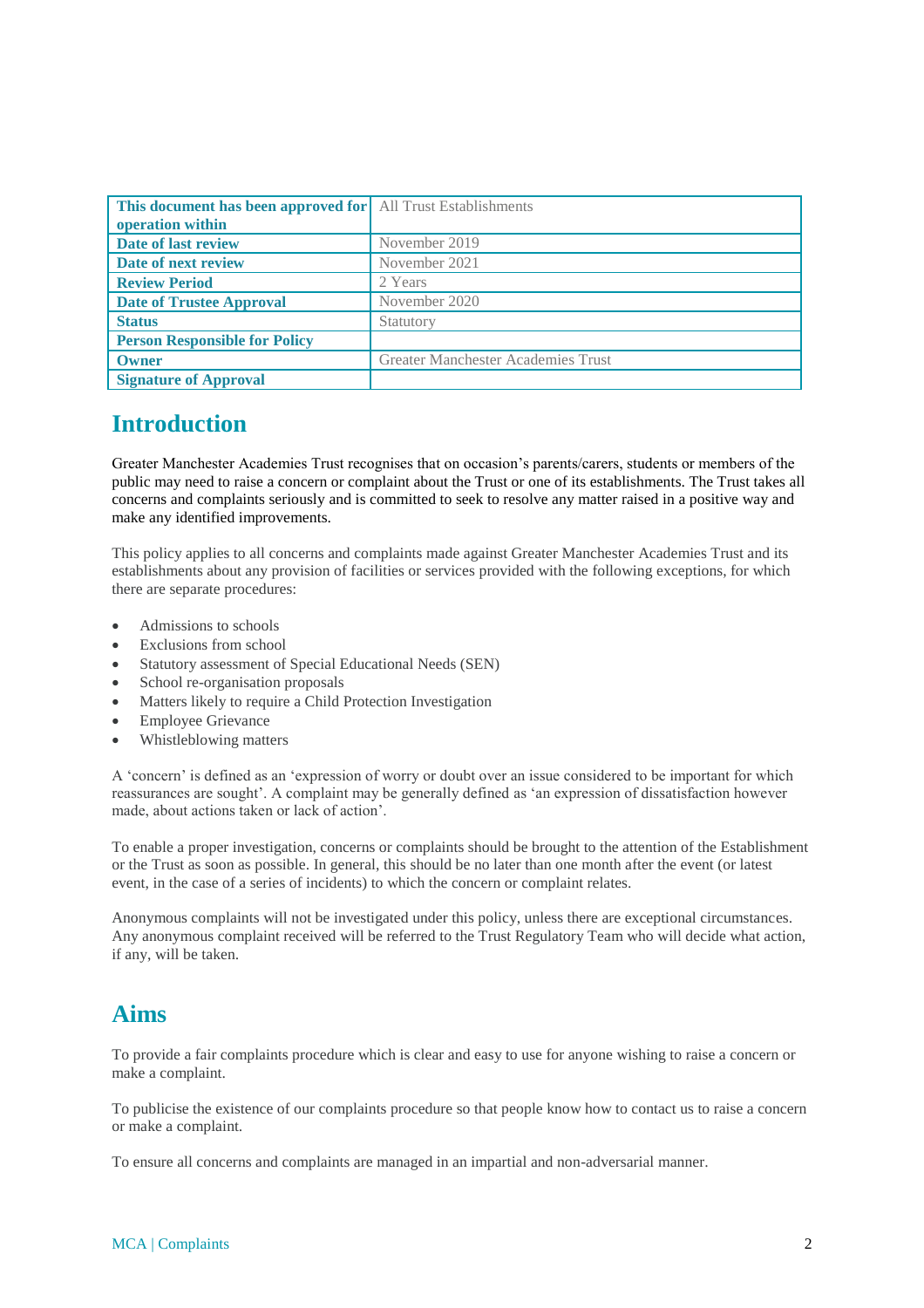To encourage concerns to be resolved by informal means, without the need to use the formal stages of the Complaints Policy.

To ensure all complaints are thoroughly investigated, as quickly as possible and at an appropriate level.

To ensure that complaints are, wherever possible, resolved and that relationships are repaired. To gather information which helps us to improve what we do.

To support the mission, vision and values of the Trust and its establishments.

#### **Who is responsible for this policy?**

The Trust has overall responsibility for the effective operation of this policy and for ensuring compliance with the relevant statutory or Trust framework. The Trust has delegated day-to-day responsibility for operating the policy to senior leadership team, the Local Governing Body and the Head of each establishment.

The Local Governing Body and Senior Leadership Team at each establishment has a specific responsibility to ensure the fair application of this policy and all members of staff are responsible for supporting colleagues and ensuring its success.

#### **Complaint resolution through this policy**

An overview of the stages within our Complaints Policy can be found within the flowchart at Appendix 1.

There are four stages to the Complaints Policy:

- Stage One: Informal resolution
- Stage Two: Formal procedure
- Stage Three: Trust Review<sup>1</sup>
- Stage Four: Independent Panel Hearing or Chief Executive Review

The aim of each stage is to ensure that the complaint is fully considered, and a clear finding is communicated to the complainant, which either resolves the matter to their satisfaction or explains why this is not possible.

Complainants will be given the opportunity to complete the complaints procedure in line with policy, unless there is clear evidence that the complaint meets the unreasonably persistent or vexatious criteria defined within this Policy.

Although every effort will be made to comply with the timescales within each stage of this policy, this may not always be possible; for example, due to the complexity of the investigation required or the unavailability of a witness to attend a meeting. Where a timescale cannot be complied with, the complainant will be written to within the specified timescale to inform them of the reasons for the delay and the new timescale that will apply.

Where the Policy refers to 'working days', in the cases of a school this will be 'school days', i.e. during term time excluding holidays and inset days.

Contact with the Trust Regulatory Team, for when required within this Policy, can be made via: complaints@GMATrust.co.uk. Any complaint incorrectly directed to the Trust Central Team when it is not appropriate will be redirected to the Establishment.

#### **Stage one – informal resolution**

The Trust recognises that from time to time there may be normal and legitimate concerns about decisions within their establishments. For example, concerns from parents / carers regarding the progress, achievement,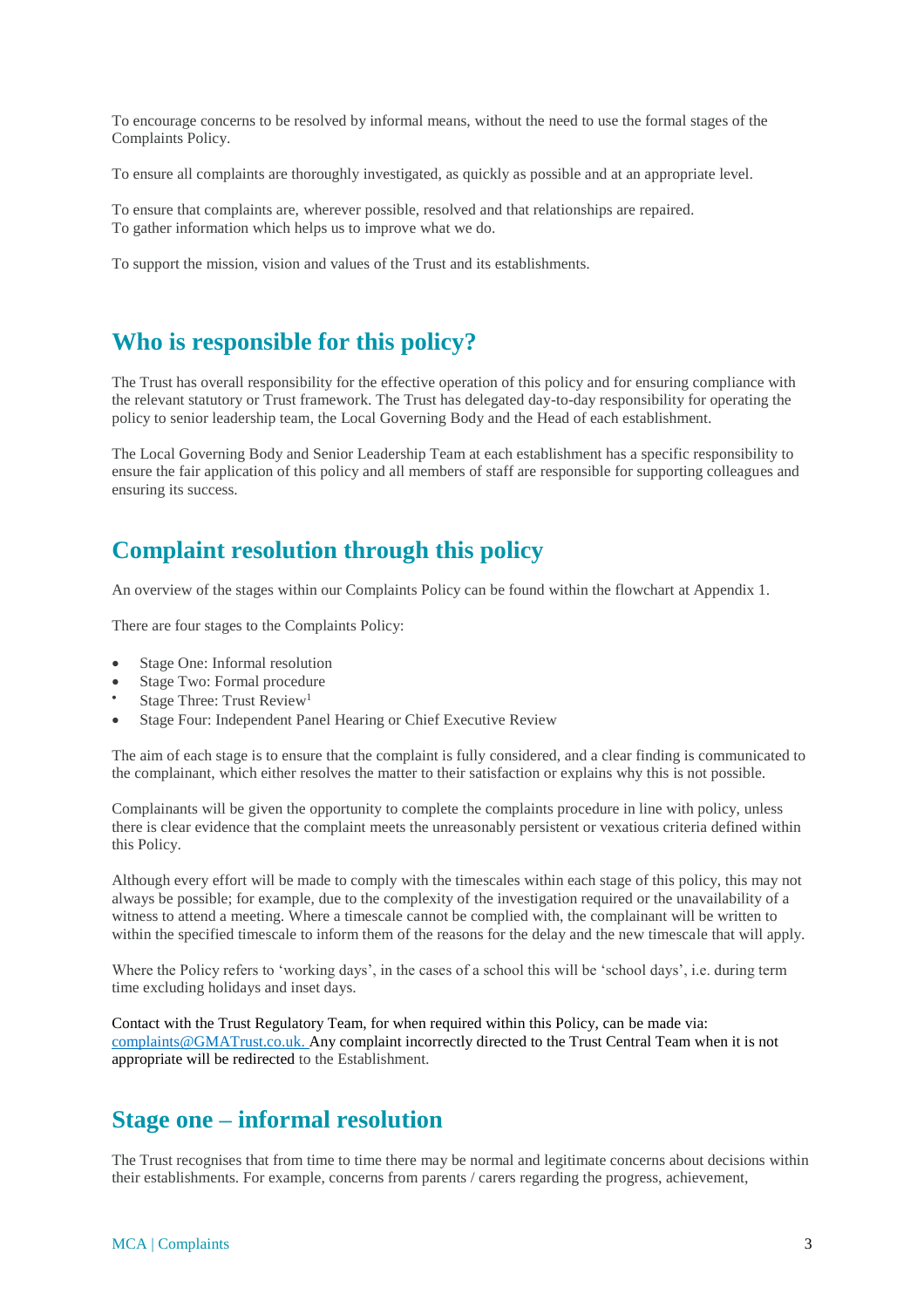behaviour or welfare of their child; and they are encouraged to make their concerns known at the earliest opportunity so they can be addressed.

If a complaint is against the Head of Establishment the Stage Two investigation is undertaken by the Trust therefore there will be no Trust Review Stage.

Concerns can often be resolved quickly and informally, through discussion, clarification, explanation or provision of further information, or sometimes simply by acknowledgement of the issue and an apology.

Concerns should be raised in the first instance with the relevant teacher (class teacher, progress leader, subject teacher, or Head of Year) or an appropriate member of staff according to the matter concerned. This may be by letter, email, telephone or requesting a meeting through the school office.

If the member of staff is unable to deal with the concern immediately, a note will be taken of the details and the individual will be contacted as soon as the matter has been looked into. If a concern is raised with a member of staff who feels that he/she is not the best person to deal with it, the matter will be referred to another member of staff as appropriate (still at stage one of the policy).

#### **Stage two – formal procedure**

A Head of Establishment shall have a discretion, which will be exercised reasonably, not to allow a formal complaint to be pursued where an Informal Resolution has not been sought.

If the complainant feels that their concern has not been resolved during informal discussions within Stage One, they may raise a formal complaint under Stage Two of the Policy.

The Complainant must put the complaint in writing using the Trust's Complaint Reporting Form, which can be found on the Establishment's website (copy at Appendix 2), unless the complainant has a disability, learning difficulty or difficulties with the English language which prevents this, in which case the complainant may contact the Establishment for assistance. The complaint should be addressed to the Head of Establishment.

When completing the Complaint Reporting Form, the complainant should provide as much detail as possible about the matter, including dates and times of events, potential witnesses, copies of any relevant documents, and a clear indication of the action(s) they are seeking to resolve their complaint.

Once received, the Head of Establishment should immediately forward a copy of the Complaint Reporting Form to the Complaints Lead Advisor at Greater Manchester Academies Trust, who will oversee the progress of the complaint and provide advice and guidance as required.

The Head of Establishment will acknowledge receipt of the complaint within 5 working days, and pass the complaint to a nominated senior member of staff, as appropriate, for investigation.

An investigation of the complaint will be carried out by the nominated senior member of staff who will report to the Head of Establishment. The investigation should include contacting the complainant and seeking any clarification, if required, to support an effective and thorough investigation. The investigation should involve gathering all relevant information to establish the facts of the matter. This may include interviewing and taking statements from any pupil or staff member who is the subject of the complaint and from any witnesses or others involved in the matter.

The investigation should aim to be concluded within 15 working days of the complaint being received The Head of Establishment, supported by the nominated senior member of staff who undertook the investigation, will discuss the findings of the investigation with the complainant. This may be during a meeting or over the telephone. Whenever reasonably possible, such discussion will take place within 20 working days of the complaint being received. This discussion provides an opportunity to ensure clarity within the issues discussed and any mis-understandings, that can occur through written communication, can be avoided.

The Head of Establishment will then put their findings in writing and indicate what steps, if any, should be taken in order to resolve the matter. Whenever reasonably possible, this will be done within 5 working days of the feedback discussion with the complainant.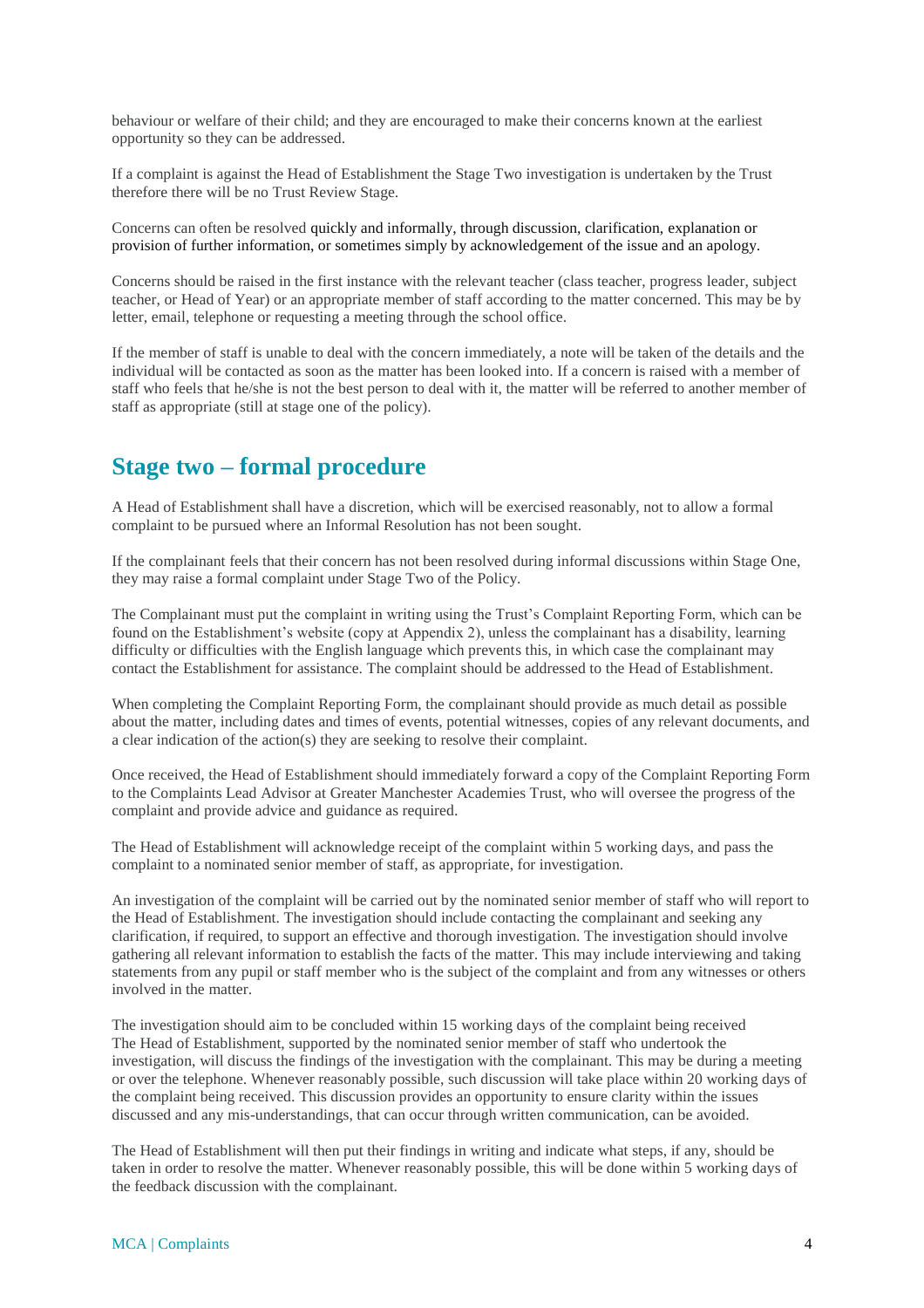A copy of the written response will be submitted to the Regulatory Team at Greater Manchester Academies Trust by the Head of Establishment; this will support the monitoring of any agreed actions.

Where a complaint relates directly to the Head of Establishment, a member of Greater Manchester Academies Trust will take over this role. Otherwise, the procedure for the Stage Two will remain the same.

#### **Stage three – Trust review<sup>2</sup>**

If the complainant is not satisfied with the outcome of the Establishment's investigation into their complaint at Stage Two, the complainant should contact the Trust Regulatory team in writing, clearly stating their reasons for requesting a review of their complaint within 5 working days of the date of the Head of Establishment's written response from Stage Two.

The Trust will carry out an independent review of the complaint. They may contact the complainant if they need any clarification or further information to assist with their review. The Trust may instruct the Establishment to carry out further investigation into areas of the complaint and will make recommendations regarding suitable resolution if they find that issues have been overlooked or not appropriately addressed at Stage Two.

The review will aim to be concluded within 20 working days of receipt of the complainant's request for a Trust review. This timeframe will include the complainant and Establishment receiving a written response confirming the outcome of the review.

#### **Stage four - Independent Panel Hearing or Chief Executive Review**

If the complainant is not satisfied with the outcome of the previous applicable stages, the complainant may request that the complaint be considered at Stage four.

A request to use this stage must be in writing and addressed to the Trust within 10 working days of the previous Stage response being sent to the complainant. The request must set out clearly the reasons why the complainant is dissatisfied with the response and may include any evidence to support their reasons.

Complaints from Parents / Legal Guardians of pupils within one of our Establishments, under this Stage will have an Independent Panel Hearing of the Establishment which will comprise of two members of the Establishment's Governing Body who have not previously been involved in the complaint, and one person independent of the management and running of the establishment. The selection of the independent member will be supported by Greater Manchester Academies Trust

The Panel will consider the procedural fairness of the investigation undertaken at stage 2 and the determinations made, it will not consider additional complaints.

The Clerk to the Governing Body will convene the Independent Panel Hearing. The Hearing will be held as quickly as practicable given the need to find a date that is reasonably convenient for the complainant, the Establishment and the members of the Panel. Whenever possible, the hearing will be held within 30 working days of receipt of the Hearing request.

If a complaint is against the Head of Establishment the Stage Two investigation is undertaken by the Trust therefore there will be no Trust Review Stage.

All parties will be provided with a minimum of 5 working days' notice of the date of the Hearing. The following are entitled to attend the Panel Hearing, submit written representations and relevant documentation, and address the Panel:

- the complainant/s and/or one representative;
- the Head of Establishment and/or one representative; and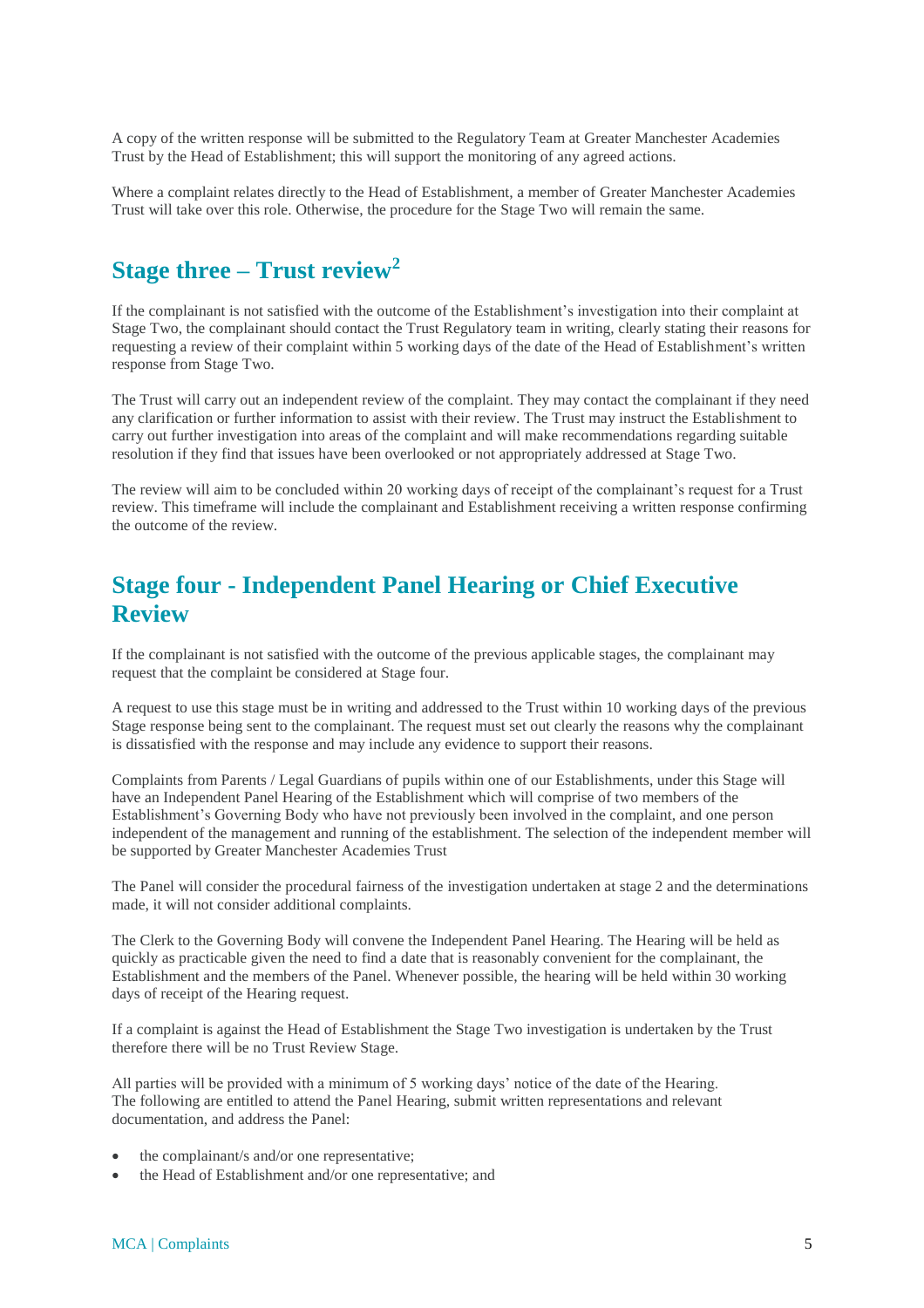any other interested person whom the Complaint Appeals Panel considers to have a reasonable and just interest in the appeal and whose contribution would assist the Panel in their decision-making.

Any written representations/relevant documentation for consideration by the Panel, requests to call witnesses and the names of any representatives attending the hearing, should be sent to the Clerk at least 5 days prior to the hearing.

Any requests to call witnesses will be considered at the discretion of the Chair.

After the Hearing the Panel will formulate its response as quickly as reasonably possible, aiming to do so within 10 working days, and the Clerk to the Governing Body will notify all parties.

Complaints from non-Parents / Legal Guardians of pupils within one of our Establishments may request a Chief Executive Review as Stage four. The Chief Executive will **review the procedural fairness of the investigation undertaken at stage two and the determinations made, they will not consider additional complaints. The Chief Executive may delegate this Review to a senior member of Trust staff who has not previously been involved in the complaint.** The Review will be undertaken within 15 working days of receipt of the review request.

The Panel or Chief Executive findings and recommendations will be sent in writing to the complainant and Establishment within a 'Completion of Procedure' letter and

- sent, where relevant, to the person complained about; and
- available for inspection on the Establishment's premises.

A written record will be kept of all Stage two and above complaints by the Establishment and by Greater Manchester Academies Trust. The trust will record at what Stage they have been resolved or progressed to. All actions arising from the complaint investigations will be monitored by Greater Manchester Academies Trust to ensure implementation.

#### **Complaints to ESFA/OIA**

If the complainant is not satisfied with the way their complaint has been handled, they may escalate their complaint to the Education and Skills Funding Agency (ESFA) in the case of schools or the Office of the Independent Adjudicator (OIA) in the case of SCITT provision. Both agencies will expect the complainant to have first exhausted the Trust's Complaints Policy.

ESFA will not overturn a Trust's decision about a complaint. However, if they find that a Trust did not comply with its own Complaints Policy when considering a complaint, they will request that the complaint is looked at again. ESFA can be contacted via the Department for Education's [online schools complaint form](https://form.education.gov.uk/en/AchieveForms/?form_uri=sandbox-publish://AF-Process-f1453496-7d8a-463f-9f33-1da2ac47ed76/AF-Stage-1e64d4cc-25fb-499a-a8d7-74e98203ac00/definition.json&redirectlink=%2Fen&cancelRedirectLink=%2Fen)  [\(www.gov.uk/complain-about-school\)](http://www.gov.uk/complain-about-school) or in writing to the following address: Ministerial and Public Communications Division, Department for Education, Piccadilly Gate, Store Street, Manchester, M1 2WD.

Complaints to the OIA should be submitted via the [OIA complaint form, w](http://www.oiahe.org.uk/making-a-complaint-to-the-oia/oia-complaint-form.aspx)hich can be found on their website [http://www.oiahe.org.uk/making-a-complaint-to-the-oia.aspx.](http://www.oiahe.org.uk/making-a-complaint-to-the-oia.aspx)

#### **Right to be accompanied**

The complainant has a right to be accompanied by a friend, relative or other third party to any meetings or hearings held under the formal stages of the Complaints Policy (stages two onwards). These meetings or hearings are not legal proceedings and so legal representation is not usually necessary. However, if a complainant does wish to be accompanied by someone who is legally qualified this needs to be specifically mentioned, and they must notify the Head of Establishment or Trust as appropriate at least 5 working days prior to the meeting.

Any member of staff interviewed as part of the investigation process into a complaint has a right to be accompanied to the meeting, which includes representation by a recognised trade union.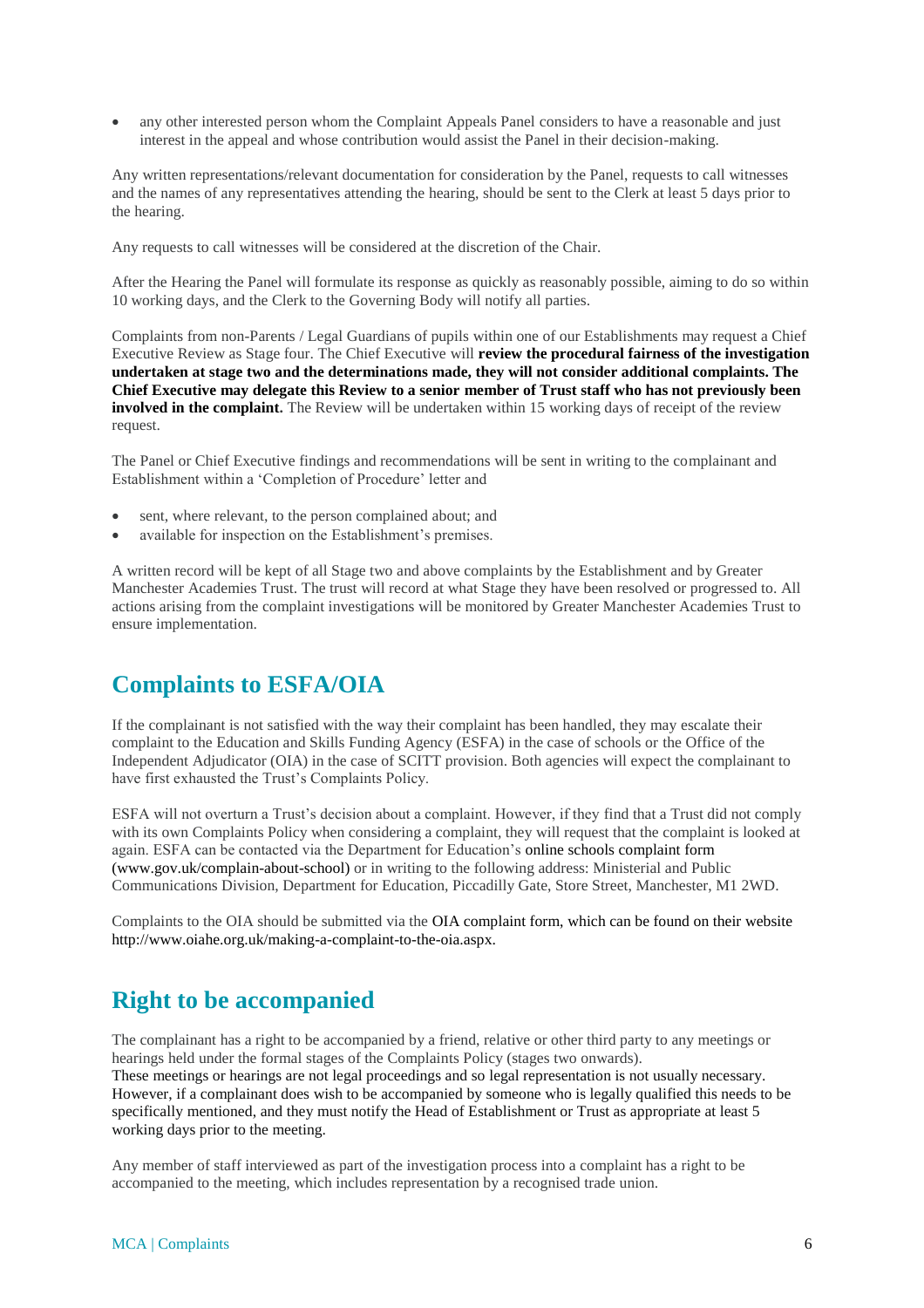Any pupil interviewed as part of the investigation process must be accompanied to the meeting/hearing, either by a teacher who they comfortable with or a parent/carer.

#### **Confidentiality and data protection**

All complaints will be handled in the strictest confidence by the Trust and its establishments and Data Protection principles with be applied in line with the Trust's Data Protection Policy.

Correspondence, statements and records relating to individual complaints will be kept confidential except where the Secretary of State or a body conducting an inspection under section 162A of the Education Act 2002 requests access to them or where the Trust is otherwise required by law to disclose them.

It is expected that complainants will also keep their complaint private and confidential. In particular, complainants are not expected to discuss complaints publicly via social media (Facebook, Twitter and Whatsapp). The posting of any defamatory, offensive or derogatory comments by parents on social media sites by parents/carers will be dealt with under the Parent Code of Conduct.

Electronic recordings of meetings must not be made by either the Trust/Establishment or the complainant. A meeting to discuss a complaint may not go ahead if the complainant is insistent on recording the meeting. The Trust/Establishment will take notes of any meetings to discuss a complaint, which may be shared afterwards, and complainants may do likewise.

Due to privacy rights under data protection legislation, information disclosed relating to an outcome if it relates to a third-party individual, i.e. disciplinary action of a member of staff or another pupil, may sometimes be limited.

#### **Dealing with unreasonably persistent or vexatious complaints and behaviour**

We define unreasonably persistent and vexatious complaints as those which, because of the frequency or nature of the complainants' contacts, hinder our consideration of their or other people's complaints. The description 'unreasonably persistent' and 'vexatious' may apply separately or jointly to a particular complaint.

Features of an unreasonably persistent and/or vexatious complaint include those detailed within Appendix 3. Please note that this list is not exhaustive, nor does one single feature on its own necessarily imply that the complaint will be so defined.

The Establishment will ensure that the complaint is being, or has been, investigated in accordance with this Complaints Policy. If there are concerns that a complaint may fall within

the category of being unreasonably persistent and/or vexatious the Head of Establishment will seek guidance and advice from Greater Manchester Academies Trust

If a complainant is found to be unreasonably persistent and/or vexatious GMAT senior leadership team will write to the complainant advising them of the decision and the reasons for this. The letter should state that all future correspondence from them with regards to complaints should directed to them who will consider whether it raises any substantive new issue(s).

The complainant will be advised that if no substantive new issue is raised, any future complaints will not receive a response. They will also be advised of their right to complain about the decision to the Education and Skills Funding Agency (ESFA).

There is no internal route of appeal against the decision that a complaint is persistent and/or vexatious.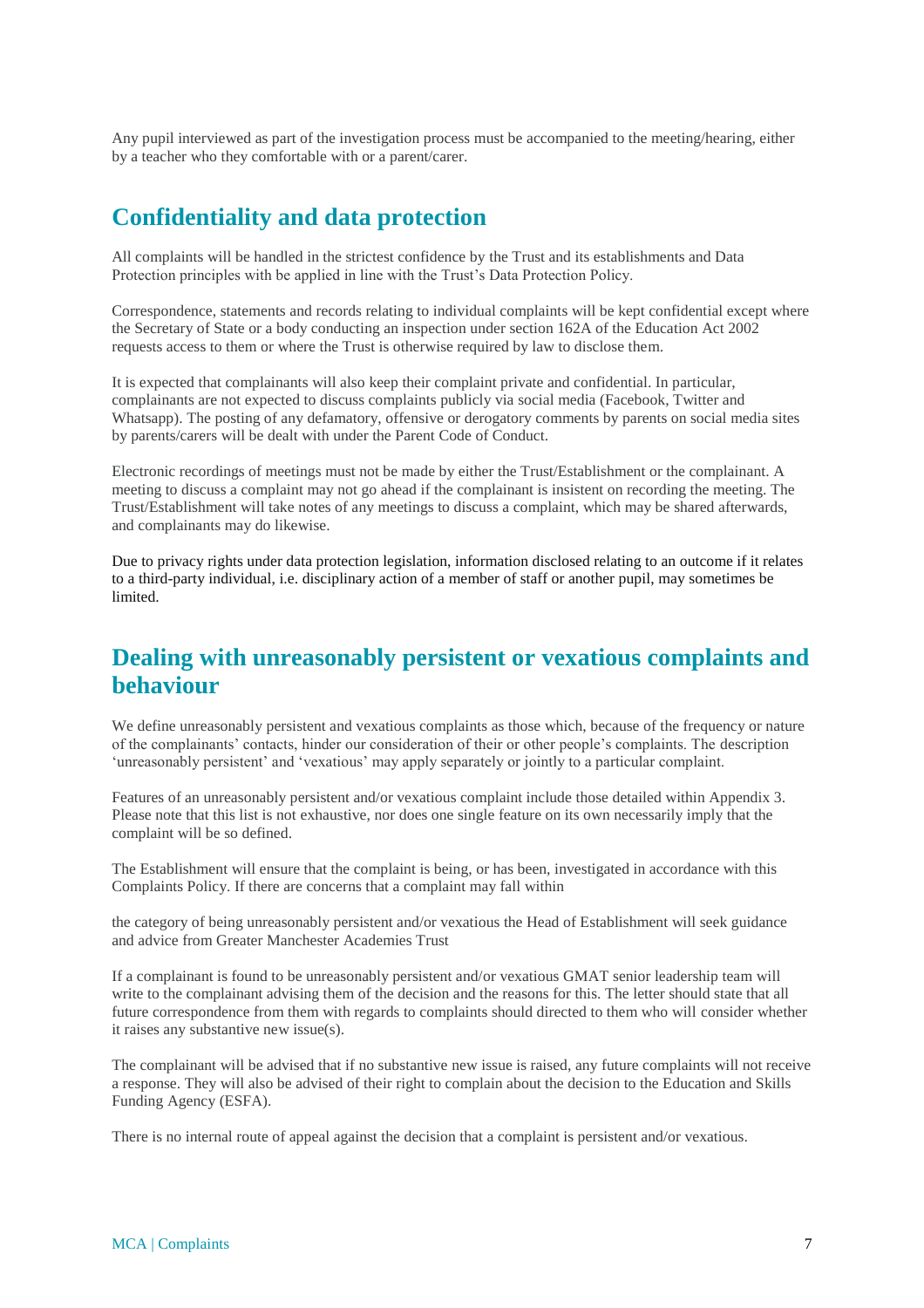If future complaints do raise substantive new issues, it will be investigated in accordance with the Complaints Policy.

The Trust will investigate complaints professionally and with respect towards all individuals involved. The Trust expects anyone raising a complaint to be respectful and avoid aggression or intimidating behaviour. If a parent/carer's behaviour is unacceptable, the matter will be dealt with under the Parent Code of Conduct.

#### **Accountability**

The Head of Establishment holds delegated responsibility for discharging the sound application of all establishment policies.

The Head of Establishment should inform a member of the GMAT senior leaderhip team and their Governing Body of all matters relating to serious breaches of this policy including any major incident to be addressed under this policy promptly, preferably prior to action being taken insofar as is reasonably practicable.

#### **Monitoring, evaluation and review**

The policy will be promoted and implemented throughout all Trust establishments.

The Trust will monitor the operation and effectiveness of arrangements referred to in this policy at each Trust establishment.

The Trust will review this policy every two years in consultation with each Trust establishment.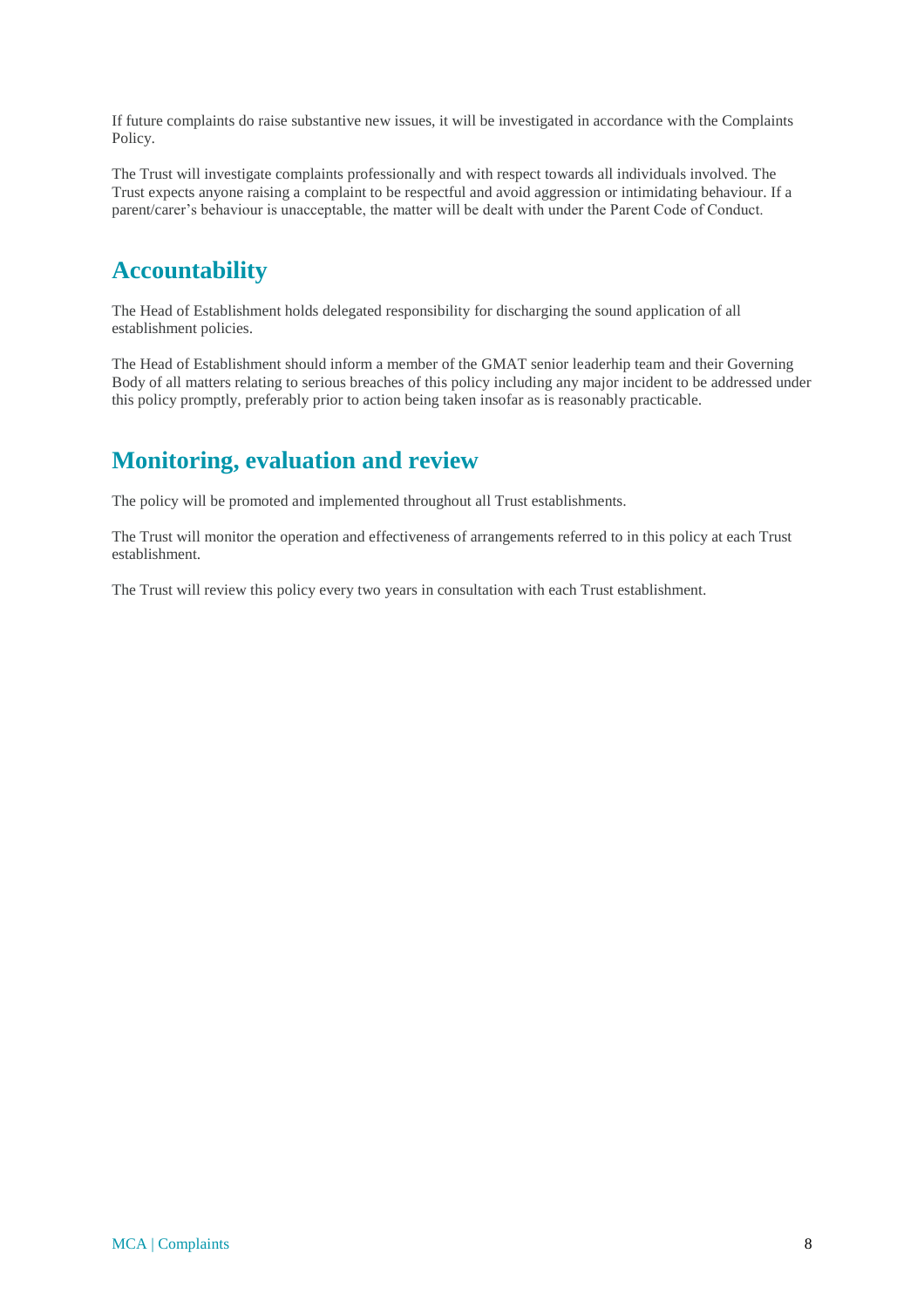

#### **Appendix 1: Stages within our Complaints Policy**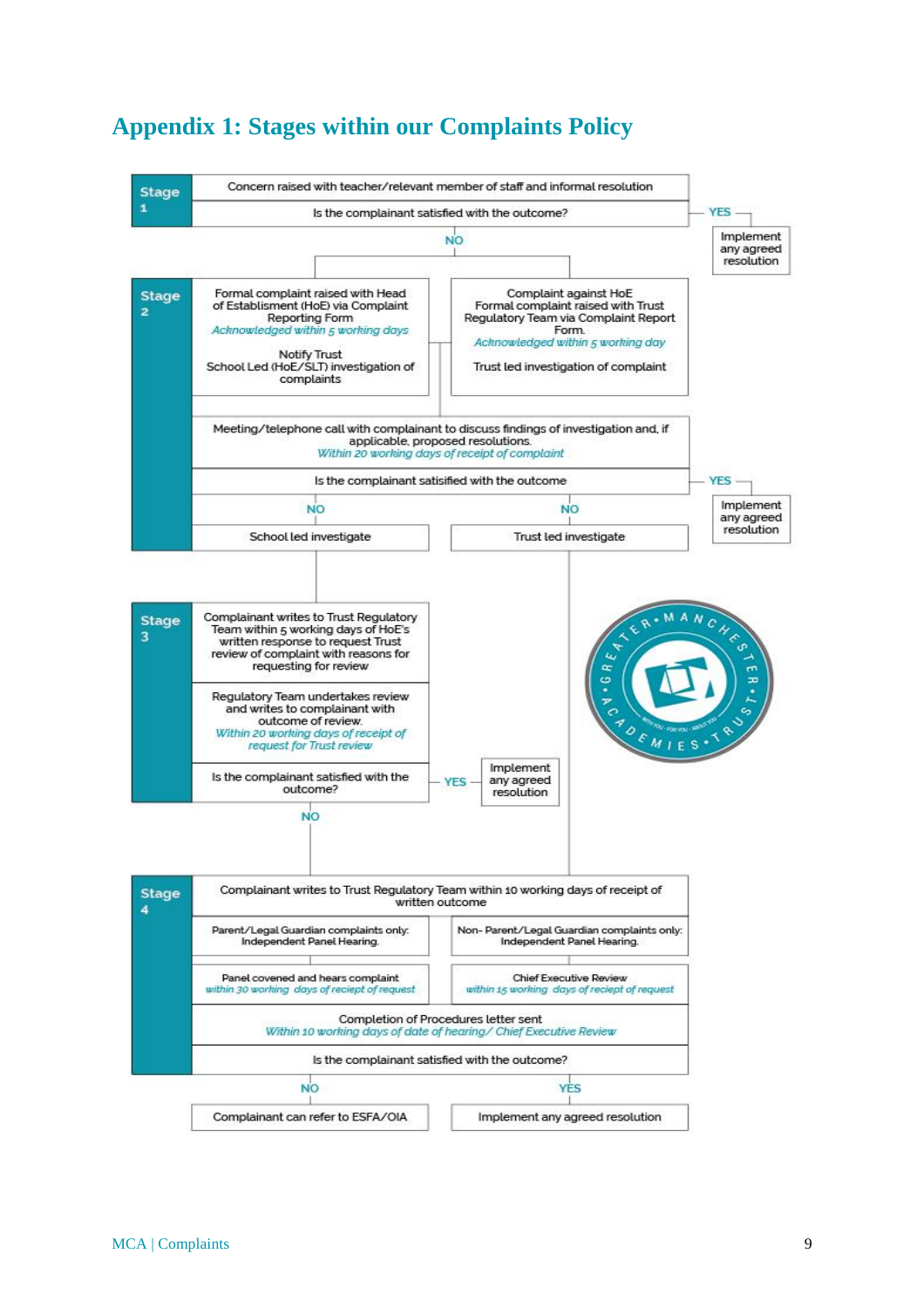### **Appendix 2: Complaint reporting form**

#### Complaint Reporting Form

*Please complete in BLOCK CAPITALS and return to the Head of Establishment, who will acknowledge receipt and explain what action will be taken.*

| Your name:                                                        |
|-------------------------------------------------------------------|
| Student's name:                                                   |
| Your relationship to the student:                                 |
| Address:                                                          |
| Postcode:<br>Day time telephone number: Evening telephone number: |
| Please give details of your complaint.                            |
|                                                                   |
|                                                                   |
|                                                                   |
|                                                                   |
|                                                                   |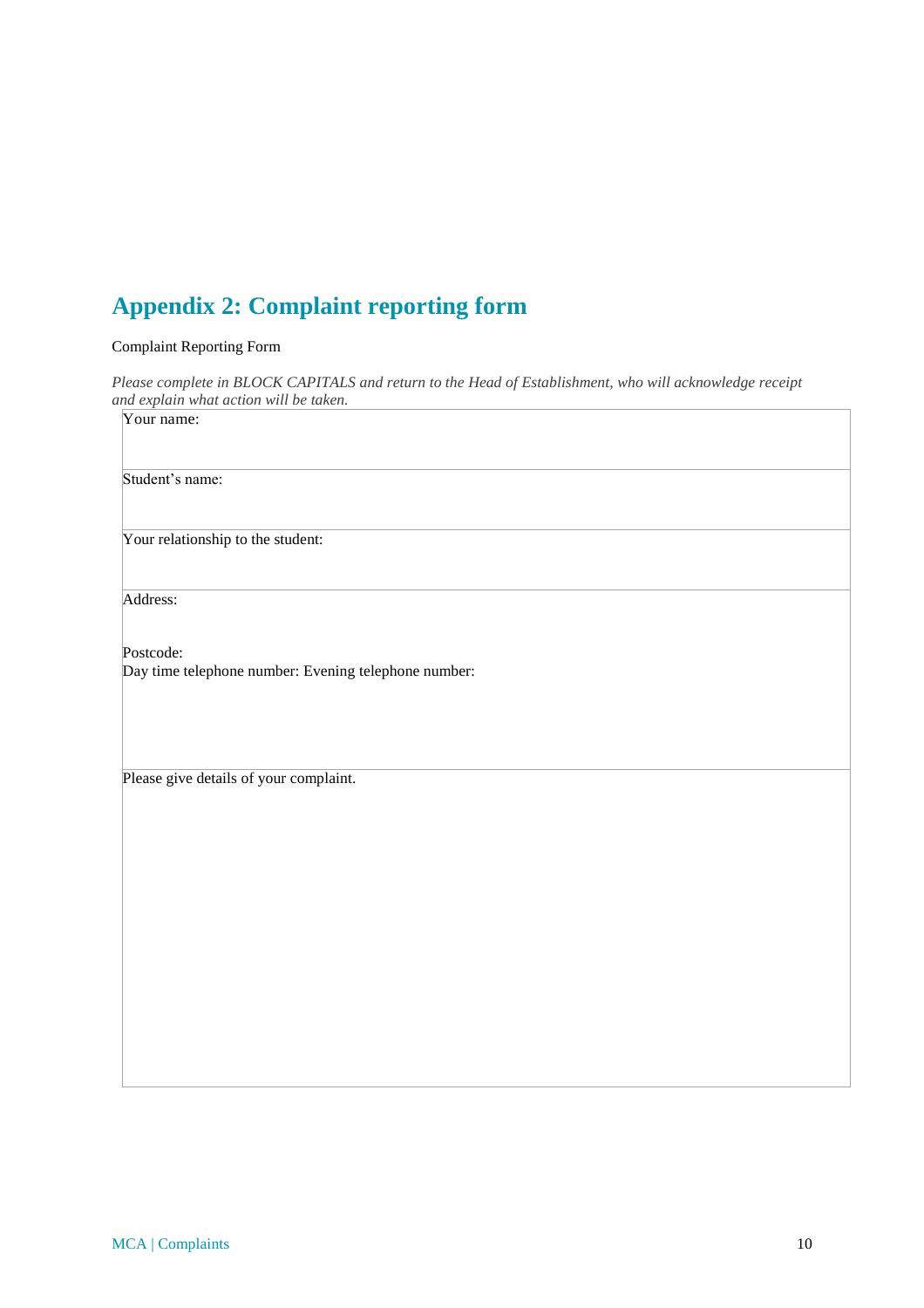| What action, if any, have you already taken to try and resolve your complaint. (Who did you speak to and what was |  |
|-------------------------------------------------------------------------------------------------------------------|--|
| theresponse)?                                                                                                     |  |

What actions do you feel might resolve the problem at this stage?

Are you attaching any paperwork? If so, please give details.

## Signature:

Date:

#### Official use

Date acknowledgement sent: By who: Complaint referred to: Date: